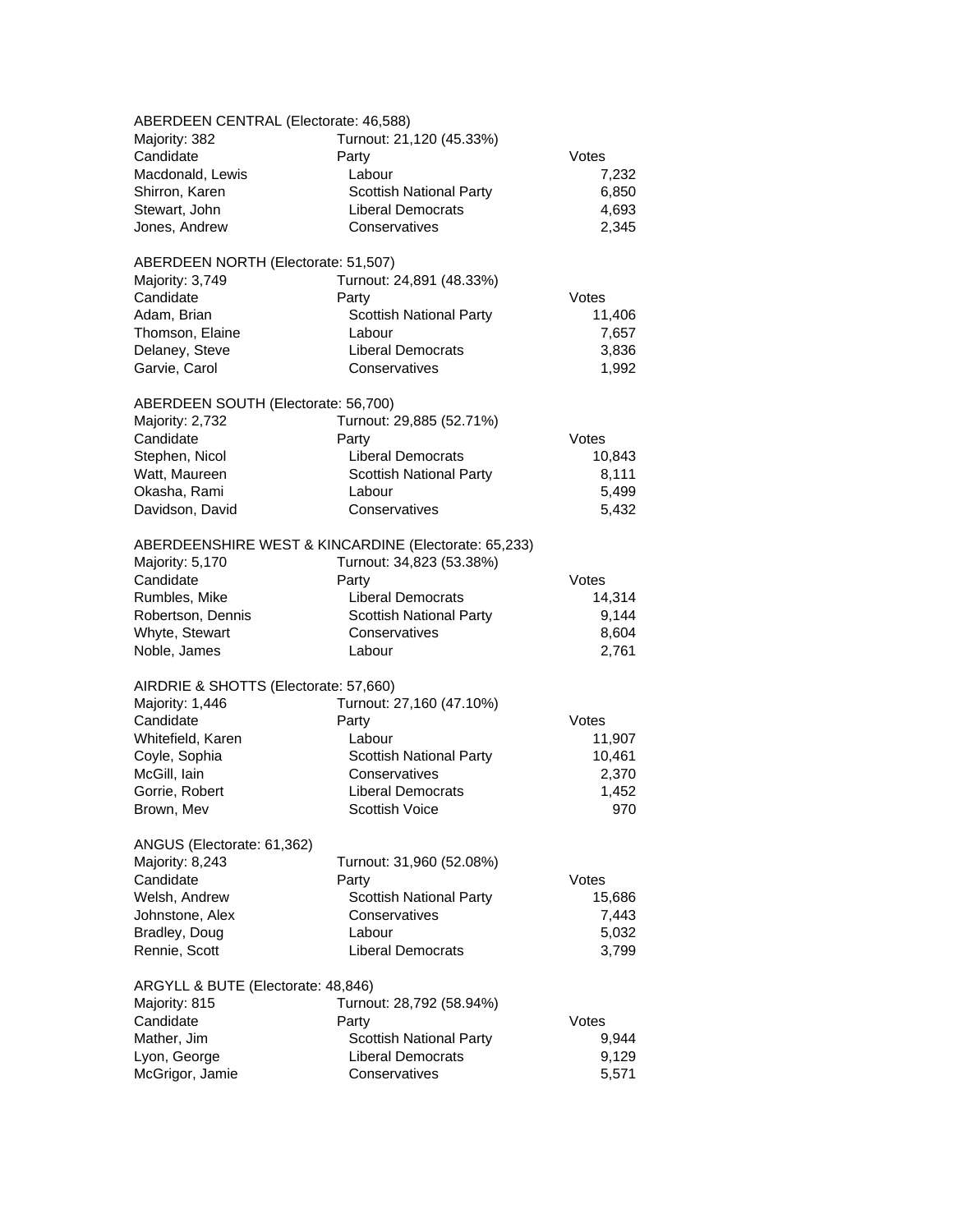| Galbraith, Mary                                     | Labour                                                   | 4,148  |
|-----------------------------------------------------|----------------------------------------------------------|--------|
| AYR (Electorate: 55,034)                            |                                                          |        |
| Majority: 3,906                                     | Turnout: 31,025 (56.37%)                                 |        |
| Candidate                                           | Party                                                    | Votes  |
| Scott, John                                         | Conservatives                                            | 12,619 |
| Duncan, John                                        | Labour                                                   | 8,713  |
| White, lain                                         | <b>Scottish National Party</b>                           | 7,952  |
| Ritchie, Stuart                                     | <b>Liberal Democrats</b>                                 | 1,741  |
|                                                     |                                                          |        |
| BANFF & BUCHAN (Electorate: 56,324)                 |                                                          |        |
| Majority: 10,530                                    | Turnout: 27,285 (48.44%)                                 |        |
| Candidate                                           | Party                                                    | Votes  |
| Stevenson, Stewart                                  | <b>Scottish National Party</b>                           | 16,031 |
| Burnett-Stuart, Geordie                             | Conservatives                                            | 5,501  |
| Barnett, Kay                                        | Labour                                                   | 3,136  |
| McInnes, Alison                                     | <b>Liberal Democrats</b>                                 | 2,617  |
|                                                     | CAITHNESS, SUTHERLAND & EASTER ROSS (Electorate: 41,789) |        |
| Majority: 2,323                                     | Turnout: 22,334 (53.44%)                                 |        |
| Candidate                                           | Party                                                    | Votes  |
| Stone, Jamie                                        | <b>Liberal Democrats</b>                                 | 8,981  |
| Gibson, Rob                                         | <b>Scottish National Party</b>                           | 6,658  |
| McKendrick, John                                    | Labour                                                   | 3,152  |
| MacDonald, Donald                                   | Conservatives                                            | 2,586  |
| Campbell, Gordon                                    | Independent                                              | 957    |
|                                                     |                                                          |        |
| CARRICK, CUMNOCK & DOON VALLEY (Electorate: 65,166) |                                                          |        |
| Majority: 3,986                                     | Turnout: 33,785 (51.84%)                                 |        |
| Candidate                                           | Party                                                    | Votes  |
| Jamieson, Cathy                                     | Labour                                                   | 14,350 |
| Ingram, Adam                                        | <b>Scottish National Party</b>                           | 10,364 |
| Lewis, Tony                                         | Conservatives                                            | 6,729  |
| McGreal, Paul                                       | <b>Liberal Democrats</b>                                 | 1,409  |
| Hill, Hugh                                          | Independent                                              | 809    |
| Barry, Ray                                          | <b>Equal Parenting Alliance Party</b>                    | 124    |
| CLYDEBANK & MILNGAVIE (Electorate: 48,700)          |                                                          |        |
| Majority: 3,179                                     | Turnout: 26,765 (54.96%)                                 |        |
| Candidate                                           | Party                                                    | Votes  |
| McNulty, Des                                        | Labour                                                   | 11,617 |
| Paterson, Gil                                       | <b>Scottish National Party</b>                           | 8,438  |
| Roxburgh, Murray                                    | Conservatives                                            | 3,544  |
| Ghai, Ashay                                         | <b>Liberal Democrats</b>                                 | 3,166  |
|                                                     |                                                          |        |
| CLYDESDALE (Electorate: 66,011)                     |                                                          |        |
| Majority: 2,893                                     | Turnout: 33,332 (50.49%)                                 |        |
| Candidate                                           | Party                                                    | Votes  |
| Gillon, Karen                                       | Labour                                                   | 13,835 |
| Campbell, Aileen                                    | Scottish National Party                                  | 10,942 |
| McGavigan, Colin                                    | Conservatives                                            | 5,604  |
| Grieve, Fraser                                      | <b>Liberal Democrats</b>                                 | 2,951  |
| COATBRIDGE & CHRYSTON (Electorate: 54,423)          |                                                          |        |
| Majority: 4,510                                     | Turnout: 25,725 (47.27%)                                 |        |
|                                                     |                                                          |        |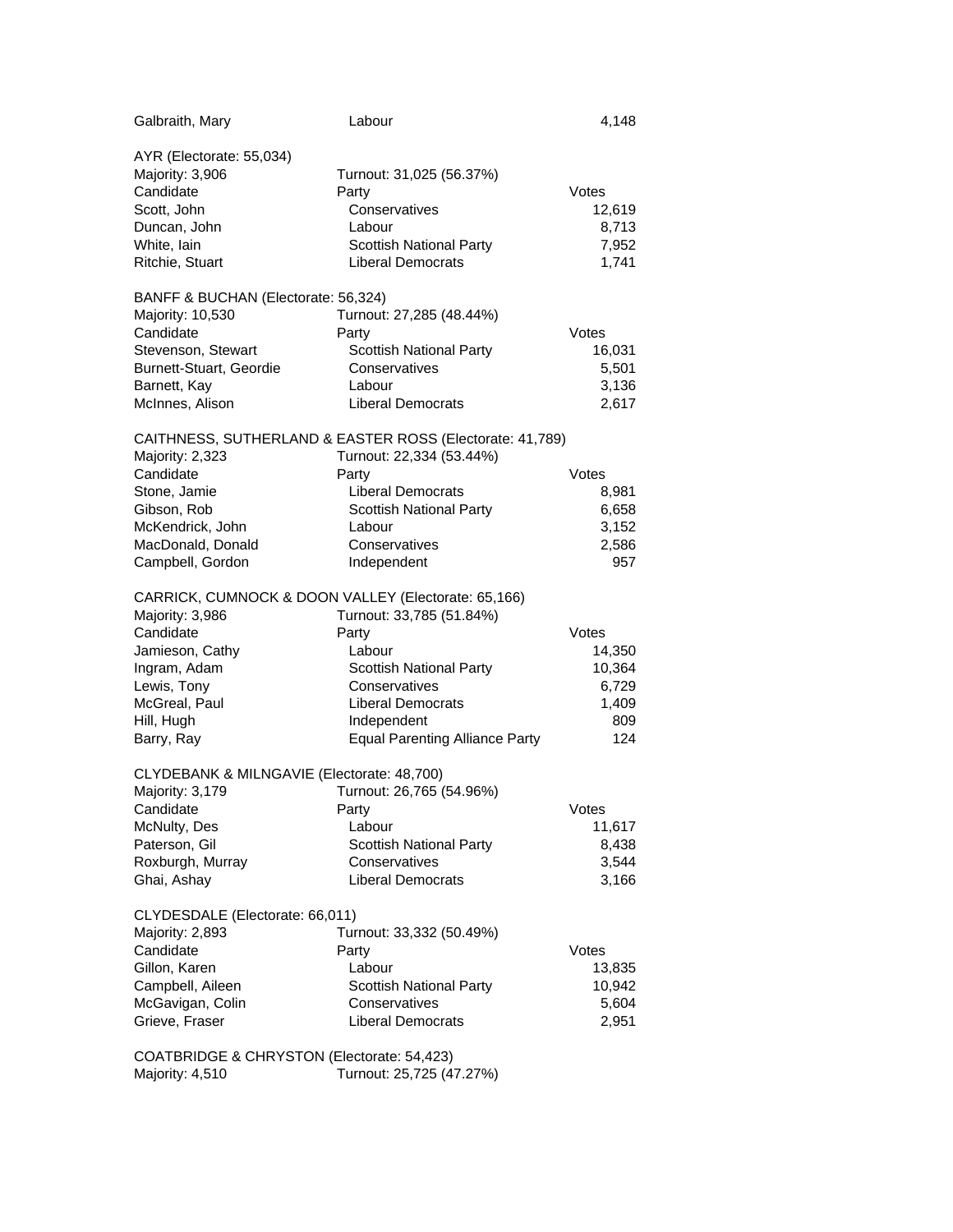| Candidate<br>Smith, Elaine<br>McGlinchey, Frances<br>Thomson, Ross<br>McAnulty, Julie<br>Nisbet, Doreen<br>McCann, Gaille                                       | Party<br>Labour<br><b>Scottish National Party</b><br>Conservatives<br>Independent<br><b>Liberal Democrats</b><br><b>Scottish Voice</b>         | Votes<br>11,860<br>7,350<br>2,305<br>1,843<br>1,519<br>848 |
|-----------------------------------------------------------------------------------------------------------------------------------------------------------------|------------------------------------------------------------------------------------------------------------------------------------------------|------------------------------------------------------------|
| CUMBERNAULD & KILSYTH (Electorate: 49,197)<br>Majority: 2,079<br>Candidate<br>Craigie, Cathie<br>Hepburn, Jamie<br>O'Donnell, Hugh<br>Harding, Anne             | Turnout: 26,382 (53.63%)<br>Party<br>Labour<br><b>Scottish National Party</b><br><b>Liberal Democrats</b><br>Conservatives                     | Votes<br>12,672<br>10,593<br>1,670<br>1,447                |
| CUNNINGHAME NORTH (Electorate: 55,925)<br>Majority: 48<br>Candidate<br>Gibson, Kenneth<br>Wilson, Allan<br>Lardner, Philip<br>Martin, Campbell<br>Hutton, Lewis | Turnout: 30,241 (54.07%)<br>Party<br><b>Scottish National Party</b><br>Labour<br>Conservatives<br>Independent<br><b>Liberal Democrats</b>      | Votes<br>9,295<br>9,247<br>5,466<br>4,423<br>1,810         |
| CUNNINGHAME SOUTH (Electorate: 49,969)<br>Majority: 2,168<br>Candidate<br>Oldfather, Irene<br>Ross, Duncan<br>McPhee, Pat<br>Dale, lain                         | Turnout: 23,422 (46.87%)<br>Party<br>Labour<br><b>Scottish National Party</b><br>Conservatives<br><b>Liberal Democrats</b>                     | Votes<br>10,270<br>8,102<br>3,073<br>1,977                 |
| DUMBARTON (Electorate: 54,023)<br>Majority: 1,611<br>Candidate<br>Baillie, Jackie<br>McCormick, Graeme<br>Pope, Brian<br>Mackie, Alex<br>Black, John            | Turnout: 30,054 (55.63%)<br>Party<br>Labour<br><b>Scottish National Party</b><br>Conservatives<br>Liberal Democrats<br>Scottish Jacobite Party | Votes<br>11,635<br>10,024<br>4,701<br>3,385<br>309         |
| DUMFRIES (Electorate: 53,518)<br>Majority: 2,839<br>Candidate<br>Murray, Elaine<br>Tosh, Murray<br>Russell, Michael<br>Hume, Lynne                              | Turnout: 33,419 (62.44%)<br>Party<br>Labour<br>Conservatives<br><b>Scottish National Party</b><br><b>Liberal Democrats</b>                     | Votes<br>13,707<br>10,868<br>6,306<br>2,538                |
| DUNDEE EAST (Electorate: 53,804)<br>Majority: 4,524<br>Candidate<br>Robison, Shona<br>Luke, lain                                                                | Turnout: 26,869 (49.94%)<br>Party<br>Scottish National Party<br>Labour                                                                         | Votes<br>13,314<br>8,790                                   |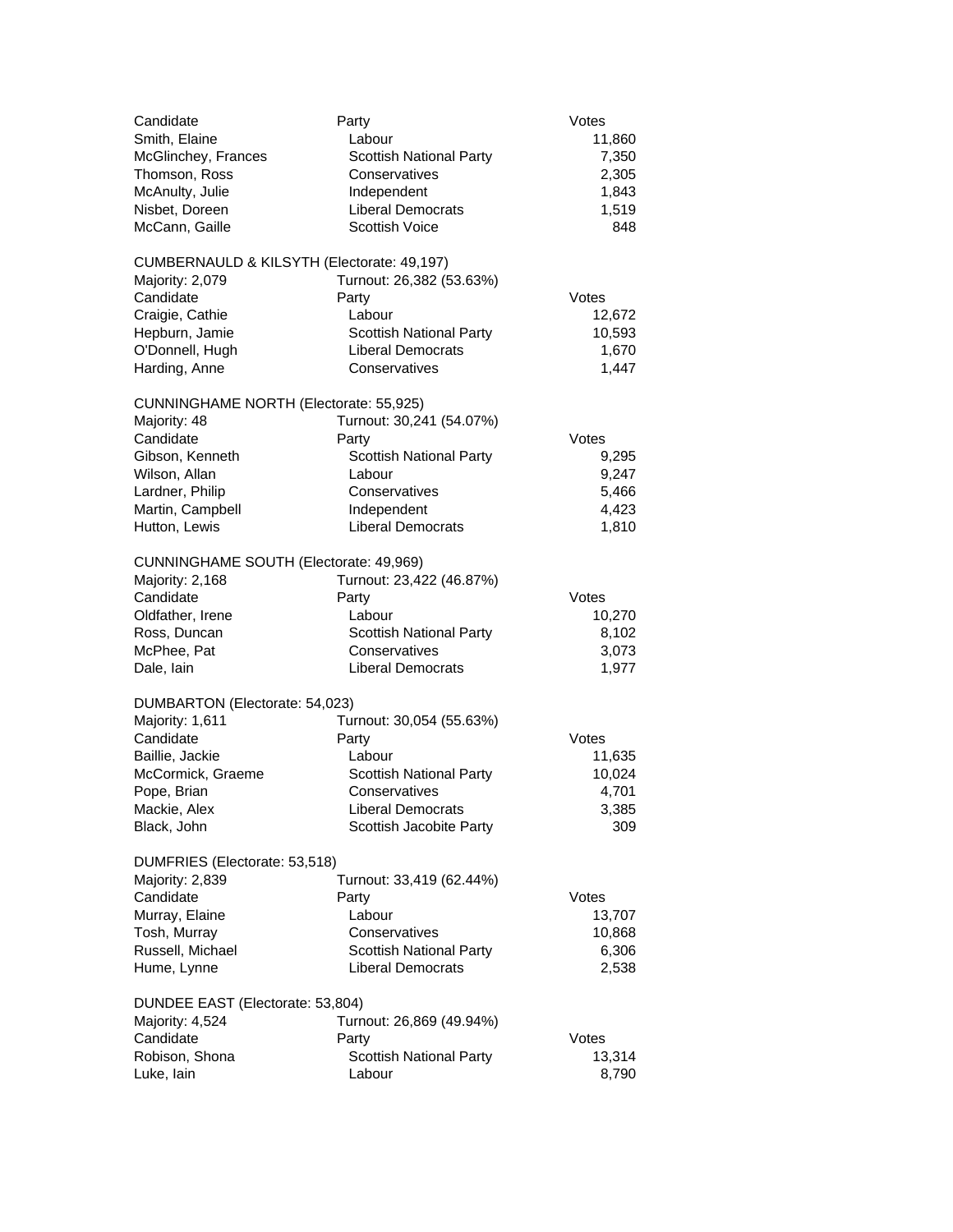| Bustin, Chris<br>Sneddon, Clive                                                                                                                            | Conservatives<br><b>Liberal Democrats</b>                                                                                                           | 2,976<br>1,789                                       |
|------------------------------------------------------------------------------------------------------------------------------------------------------------|-----------------------------------------------------------------------------------------------------------------------------------------------------|------------------------------------------------------|
| DUNDEE WEST (Electorate: 49,711)<br>Majority: 1,946<br>Candidate<br>Fitzpatrick, Joe<br>Shimi, Jill<br>Charlton, Michael<br>Don, Belinda                   | Turnout: 24,268 (48.82%)<br>Party<br><b>Scottish National Party</b><br>Labour<br><b>Liberal Democrats</b><br>Conservatives                          | Votes<br>10,955<br>9,009<br>2,517<br>1,787           |
| DUNFERMLINE EAST (Electorate: 51,115)<br>Majority: 3,993<br>Candidate<br>Eadie, Helen<br>Dow, Ewan<br>Brown, Graeme<br>Utting, Karen                       | Turnout: 24,568 (48.06%)<br>Party<br>Labour<br><b>Scottish National Party</b><br>Conservatives<br><b>Liberal Democrats</b>                          | Votes<br>10,995<br>7,002<br>3,718<br>2,853           |
| DUNFERMLINE WEST (Electorate: 56,953)<br>Majority: 476<br>Candidate<br>Tolson, Jim<br>Barrie, Scott<br>Woods, Len<br>Lyburn, Peter<br>Archibald, Susan     | Turnout: 29,525 (51.84%)<br>Party<br><b>Liberal Democrats</b><br>Labour<br><b>Scottish National Party</b><br>Conservatives<br><b>Scottish Voice</b> | Votes<br>9,952<br>9,476<br>7,296<br>2,363<br>438     |
| EAST KILBRIDE (Electorate: 66,935)<br>Majority: 1,972<br>Candidate<br>Kerr, Andy<br>Fabiani, Linda<br>Simpson, Graham<br>Clark, David                      | Turnout: 35,902 (53.64%)<br>Party<br>Labour<br>Scottish National Party<br>Conservatives<br><b>Liberal Democrats</b>                                 | Votes<br>15,334<br>13,362<br>4,114<br>3,092          |
| EAST LOTHIAN (Electorate: 61,378)<br>Majority: 2,448<br>Candidate<br>Gray, lain<br>Sharp, Andrew<br>Hayman, Judy<br>Stevenson, Bill                        | Turnout: 34,471 (56.16%)<br>Party<br>Labour<br>Scottish National Party<br><b>Liberal Democrats</b><br>Conservatives                                 | Votes<br>12,219<br>9,771<br>6,249<br>6,232           |
| EASTWOOD (Electorate: 67,347)<br>Majority: 913<br>Candidate<br>Macintosh, Ken<br>Carlaw, Jackson<br>Maxwell, Stewart<br>MacDonald, Gordon<br>McGhee, Frank | Turnout: 42,187 (62.64%)<br>Party<br>Labour<br>Conservatives<br>Scottish National Party<br><b>Liberal Democrats</b><br>Independent                  | Votes<br>15,099<br>14,186<br>7,972<br>3,603<br>1,327 |
| EDINBURGH CENTRAL (Electorate: 55,953)                                                                                                                     |                                                                                                                                                     |                                                      |

Majority: 1,193 Turnout: 29,396 (52.54%)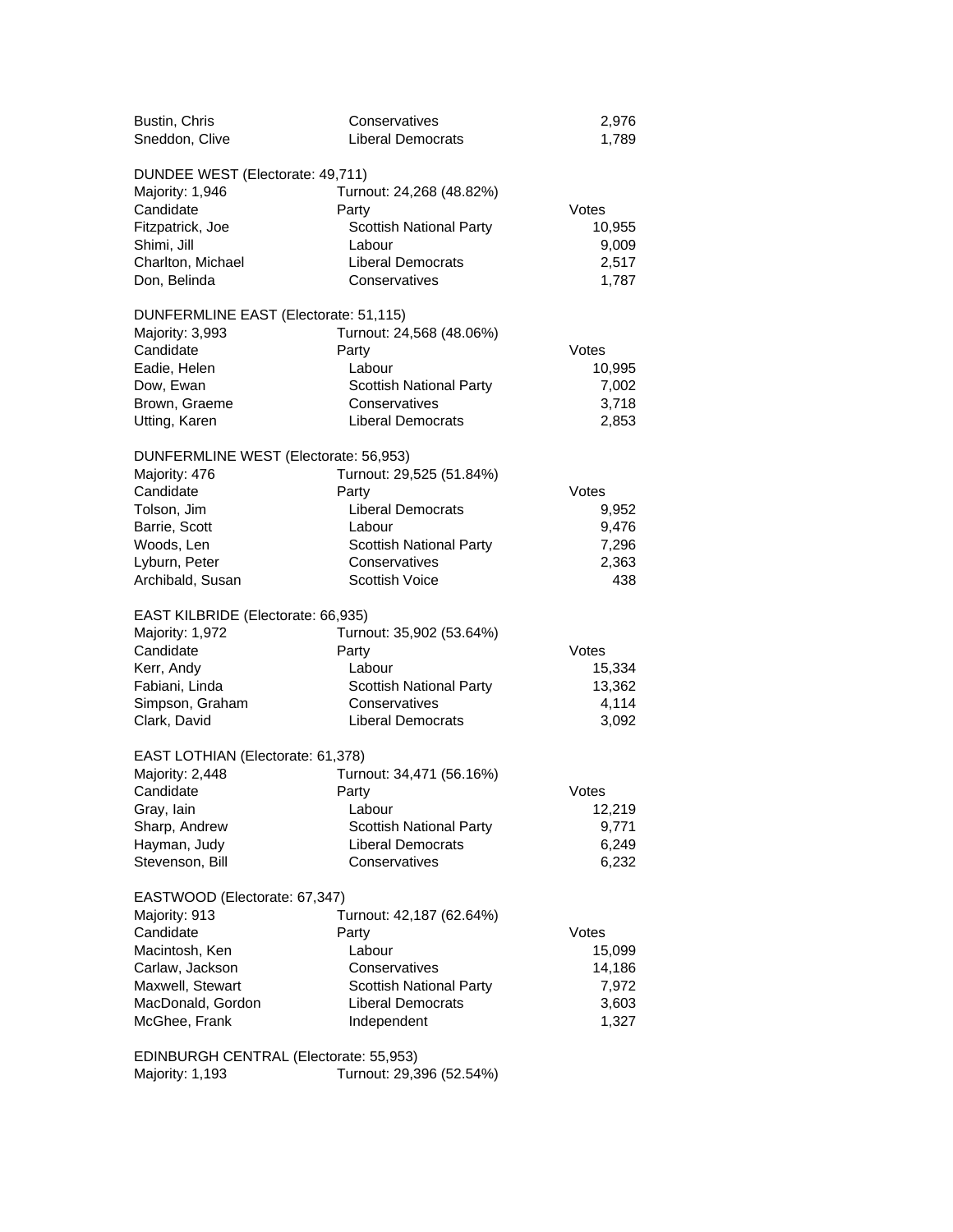| Candidate<br>Boyack, Sarah<br>Mathers, Siobhan<br>Somerville, Shirley-Anne<br>Houston, Fiona                                                                           | Party<br>Labour<br><b>Liberal Democrats</b><br><b>Scottish National Party</b><br>Conservatives                                           | Votes<br>9,155<br>7,962<br>7,496<br>4,783         |
|------------------------------------------------------------------------------------------------------------------------------------------------------------------------|------------------------------------------------------------------------------------------------------------------------------------------|---------------------------------------------------|
| EDINBURGH EAST & MUSSELBURGH (Electorate: 56,578)<br>Majority: 1,382<br>Candidate<br>MacAskill, Kenny<br>Murray, Norman<br>Cole-Hamilton, Gillian<br>Wright, Christine | Turnout: 29,967 (52.97%)<br>Party<br><b>Scottish National Party</b><br>Labour<br><b>Liberal Democrats</b><br>Conservatives               | Votes<br>11,209<br>9,827<br>5,473<br>3,458        |
| EDINBURGH NORTH & LEITH (Electorate: 60,340)<br>Majority: 2,444<br>Candidate<br>Chisholm, Malcolm<br>Crockart, Mike<br>Hutchison, Davie<br>Whyte, lain                 | Turnout: 31,685 (52.51%)<br>Party<br>Labour<br><b>Liberal Democrats</b><br>Scottish National Party<br>Conservatives                      | Votes<br>11,020<br>8,576<br>8,044<br>4,045        |
| EDINBURGH PENTLANDS (Electorate: 57,891)<br>Majority: 4,525<br>Candidate<br>McLetchie, David<br>Gilmore, Sheila<br>McKee, lan<br>Clark, Simon                          | Turnout: 34,377 (59.38%)<br>Party<br>Conservatives<br>Labour<br><b>Scottish National Party</b><br><b>Liberal Democrats</b>               | Votes<br>12,927<br>8,402<br>8,234<br>4,814        |
| EDINBURGH SOUTH (Electorate: 57,621)<br>Majority: 1,929<br>Candidate<br>Pringle, Mike<br>Anderson, Donald<br>Holland, Robert<br>Brown, Gavin                           | Turnout: 32,573 (56.53%)<br>Party<br><b>Liberal Democrats</b><br>Labour<br><b>Scottish National Party</b><br>Conservatives               | Votes<br>11,398<br>9,469<br>6,117<br>5,589        |
| EDINBURGH WEST (Electorate: 59,814)<br>Majority: 5,886<br>Candidate<br>Smith, Margaret<br>Cleland, Sheena<br>Lindhurst, Gordon<br>Meade, Richard<br>Wilson, John       | Turnout: 34,752 (58.10%)<br>Party<br><b>Liberal Democrats</b><br><b>Scottish National Party</b><br>Conservatives<br>Labour<br>Ind Wilson | Votes<br>13,677<br>7,791<br>7,361<br>5,343<br>580 |
| FALKIRK EAST (Electorate: 57,663)<br>Majority: 1,872<br>Candidate<br>Peattie, Cathy<br>Ewing, Annabelle<br>Campbell, Scott<br>Maver, Natalie                           | Turnout: 30,333 (52.60%)<br>Party<br>Labour<br><b>Scottish National Party</b><br>Conservatives<br><b>Liberal Democrats</b>               | Votes<br>13,184<br>11,312<br>3,701<br>2,136       |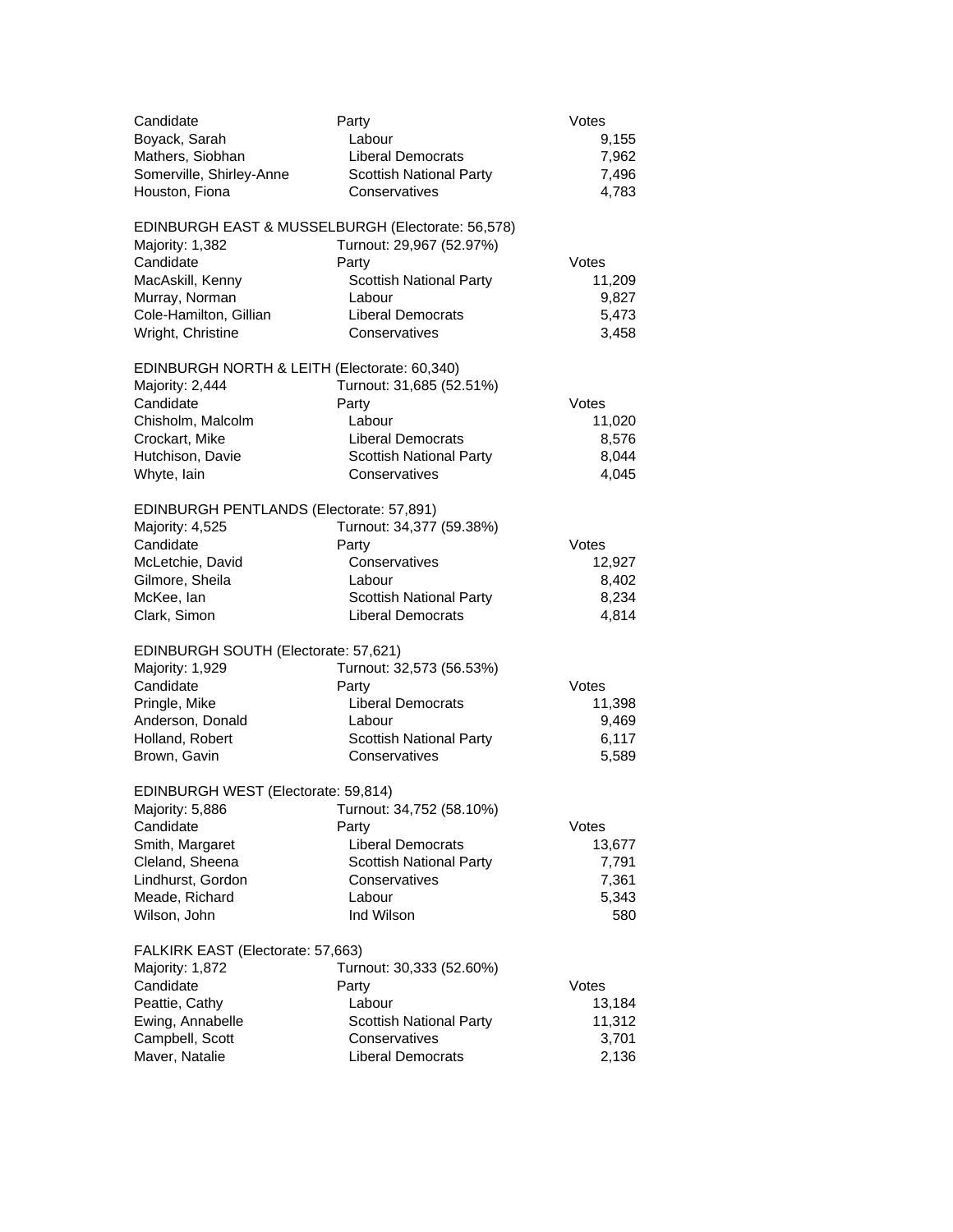| FALKIRK WEST (Electorate: 56,254)               |                                |        |  |
|-------------------------------------------------|--------------------------------|--------|--|
| Majority: 776                                   | Turnout: 28,785 (51.17%)       |        |  |
| Candidate                                       | Party                          | Votes  |  |
| Matheson, Michael                               | Scottish National Party        | 12,068 |  |
| Goldie, Dennis                                  | Labour                         | 11,292 |  |
|                                                 |                                |        |  |
| O'Rourke, Stephen                               | Conservatives                  | 2,887  |  |
| Chomczuk, Callum                                | <b>Liberal Democrats</b>       | 2,538  |  |
| FIFE CENTRAL (Electorate: 58,215)               |                                |        |  |
| Majority: 1,166                                 | Turnout: 26,965 (46.32%)       |        |  |
| Candidate                                       | Party                          | Votes  |  |
| Marwick, Tricia                                 | <b>Scottish National Party</b> | 11,920 |  |
| May, Christine                                  | Labour                         | 10,754 |  |
| Riches, Elizabeth                               | <b>Liberal Democrats</b>       |        |  |
|                                                 |                                | 2,288  |  |
| Golden, Maurice                                 | Conservatives                  | 2,003  |  |
| FIFE NORTH EAST (Electorate: 61,078)            |                                |        |  |
| Majority: 5,016                                 | Turnout: 31,552 (51.66%)       |        |  |
| Candidate                                       | Party                          | Votes  |  |
| Smith, lain                                     | <b>Liberal Democrats</b>       | 13,307 |  |
| Brocklebank, Ted                                | Conservatives                  | 8,291  |  |
| Campbell, Roderick                              | Scottish National Party        | 6,735  |  |
| Young, Kenny                                    | Labour                         | 2,557  |  |
|                                                 |                                |        |  |
| Campbell, Tony                                  | Independent                    | 662    |  |
| GALLOWAY & UPPER NITHSDALE (Electorate: 52,583) |                                |        |  |
| Majority: 3,333                                 | Turnout: 30,318 (57.66%)       |        |  |
| Candidate                                       | Party                          | Votes  |  |
| Fergusson, Alex                                 | Conservatives                  | 13,387 |  |
| Morgan, Alasdair                                | <b>Scottish National Party</b> | 10,054 |  |
| Hodgson, Stephen                                | Labour                         | 4,935  |  |
|                                                 | <b>Liberal Democrats</b>       |        |  |
| Cooper, Alastair                                |                                | 1,631  |  |
| Richardson, Sandy                               | Independent                    | 311    |  |
| GLASGOW ANNIESLAND (Electorate: 48,344)         |                                |        |  |
| Majority: 4,306                                 | Turnout: 22,139 (45.79%)       |        |  |
| Candidate                                       | Party                          | Votes  |  |
| Butler, Bill                                    | Labour                         | 10,483 |  |
| Kidd, Bill                                      | <b>Scottish National Party</b> | 6,177  |  |
| Aitken, Bill                                    | Conservatives                  |        |  |
|                                                 |                                | 3,154  |  |
| Gilland, Danica                                 | <b>Liberal Democrats</b>       | 2,325  |  |
| GLASGOW BAILLIESTON (Electorate: 44,367)        |                                |        |  |
| Majority: 3,934                                 | Turnout: 17,272 (38.93%)       |        |  |
| Candidate                                       | Party                          | Votes  |  |
| Curran, Margaret                                | Labour                         | 9,141  |  |
| McNeill, Lachie                                 | Scottish National Party        | 5,207  |  |
| Sullivan, Richard                               | Conservatives                  | 1,276  |  |
|                                                 |                                |        |  |
| Jackson, David                                  | <b>Liberal Democrats</b>       | 1,060  |  |
| Hargreaves, George                              | Scottish Christian Party       | 588    |  |
| GLASGOW CATHCART (Electorate: 47,822)           |                                |        |  |
| Majority: 2,189                                 | Turnout: 21,657 (45.29%)       |        |  |
| Candidate                                       | Party                          | Votes  |  |
| Gordon, Charlie                                 | Labour                         | 8,476  |  |
|                                                 |                                |        |  |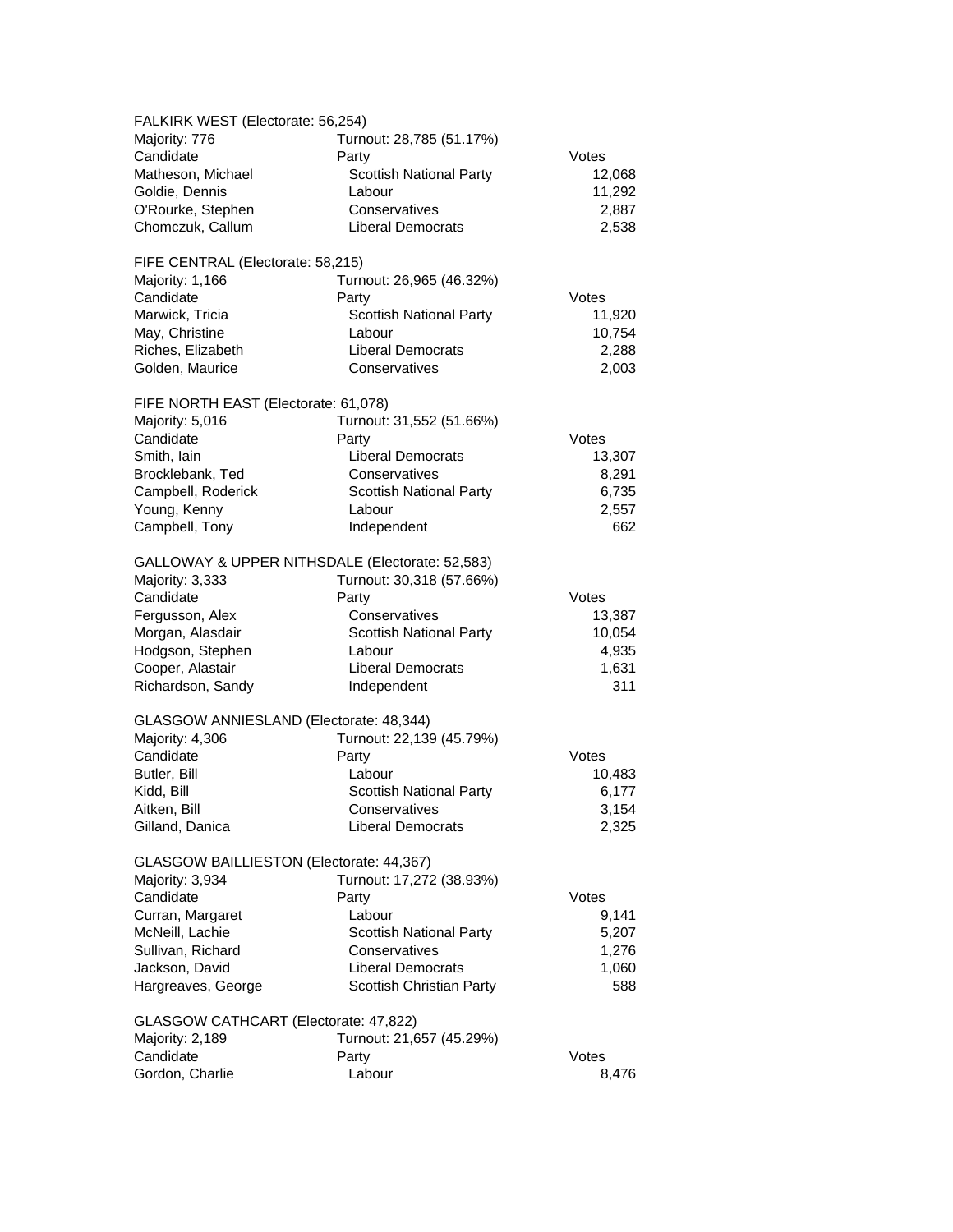| Dornan, James<br>Smith, David<br>Rankin, Davena<br>Mustapha, Shabnum                                                                                                                             | <b>Scottish National Party</b><br>Independent<br>Conservatives<br><b>Liberal Democrats</b>                                                                                                  | 6,287<br>2,911<br>2,324<br>1,659                                 |
|--------------------------------------------------------------------------------------------------------------------------------------------------------------------------------------------------|---------------------------------------------------------------------------------------------------------------------------------------------------------------------------------------------|------------------------------------------------------------------|
| GLASGOW GOVAN (Electorate: 47,405)<br>Majority: 744<br>Candidate<br>Sturgeon, Nicola<br>Jackson, Gordon<br>Young, Chris<br>McIntyre, Martyn<br>Nasir, Asif<br>McKenzie, Elinor                   | Turnout: 21,521 (45.40%)<br>Party<br><b>Scottish National Party</b><br>Labour<br><b>Liberal Democrats</b><br>Conservatives<br><b>Ind Nasir</b><br>Communist Party of Britain                | Votes<br>9,010<br>8,266<br>1,891<br>1,680<br>423<br>251          |
| GLASGOW KELVIN (Electorate: 55,096)<br>Majority: 1,207<br>Candidate<br>McNeill, Pauline<br>White, Sandra<br>Bartos, Martin<br>Gordon, Katy<br>Cooklin, Brian<br>Walker, Niall<br>Macleod, Isobel | Turnout: 23,500 (42.65%)<br>Party<br>Labour<br><b>Scottish National Party</b><br><b>Green Party</b><br><b>Liberal Democrats</b><br>Conservatives<br>Independent<br>Scottish Christian Party | Votes<br>7,875<br>6,668<br>2,971<br>2,843<br>1,943<br>744<br>456 |
| GLASGOW MARYHILL (Electorate: 46,060)<br>Majority: 2,310<br>Candidate<br>Ferguson, Patricia<br>Doris, Bob<br>Elder, Kenn<br>MacLeod, Heather                                                     | Turnout: 16,564 (35.96%)<br>Party<br>Labour<br><b>Scottish National Party</b><br><b>Liberal Democrats</b><br>Conservatives                                                                  | Votes<br>7,955<br>5,645<br>1,936<br>1,028                        |
| GLASGOW POLLOK (Electorate: 47,189)<br>Majority: 4,393<br>Candidate<br>Lamont, Johann<br>Stephens, Chris<br>Michaluk, Gerald<br>Gilmore, Christine                                               | Turnout: 19,416 (41.15%)<br>Party<br>Labour<br><b>Scottish National Party</b><br>Conservatives<br><b>Liberal Democrats</b>                                                                  | Votes<br>10,456<br>6,063<br>1,460<br>1,437                       |
| GLASGOW RUTHERGLEN (Electorate: 50,005)<br>Majority: 4,380<br>Candidate<br>Kelly, James<br>Park, Margaret<br>Brown, Robert<br>Harcus, Christina<br>Greig, Tom                                    | Turnout: 24,252 (48.50%)<br>Party<br>Labour<br><b>Scottish National Party</b><br><b>Liberal Democrats</b><br>Conservatives<br>Scottish Christian Party                                      | Votes<br>10,237<br>5,857<br>5,516<br>2,094<br>548                |
| GLASGOW SHETTLESTON (Electorate: 44,278)<br>Majority: 2,881<br>Candidate<br>McAveety, Frank                                                                                                      | Turnout: 14,801 (33.43%)<br>Party<br>Labour                                                                                                                                                 | Votes<br>7,574                                                   |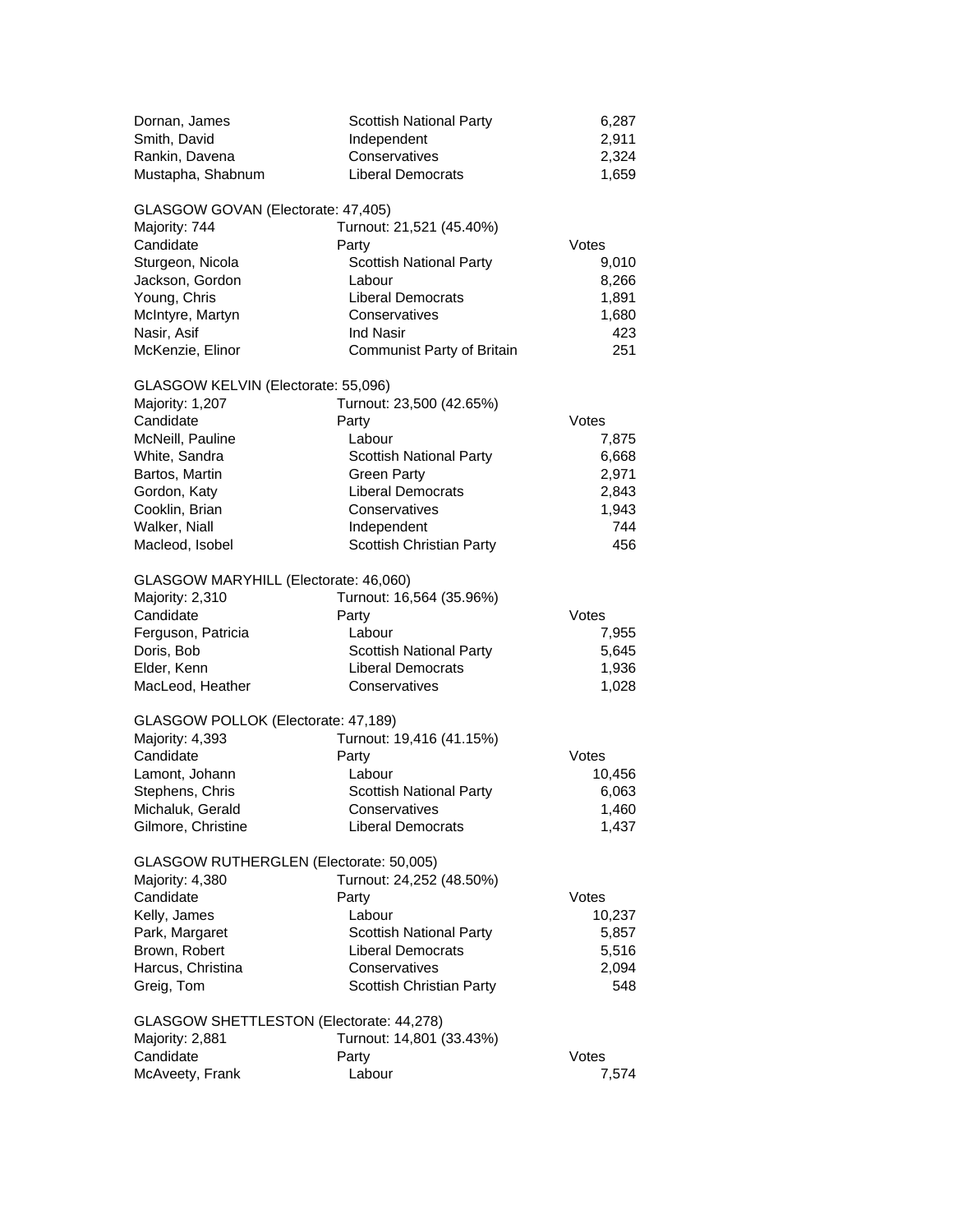| McLaughlin, John<br>Renton, Ross<br>MacNair, William<br>Graham, Bob                                                                                                                       | <b>Scottish National Party</b><br><b>Liberal Democrats</b><br>Conservatives<br>Scottish Christian Party                                                                                      | 4,693<br>1,182<br>946<br>406                                     |
|-------------------------------------------------------------------------------------------------------------------------------------------------------------------------------------------|----------------------------------------------------------------------------------------------------------------------------------------------------------------------------------------------|------------------------------------------------------------------|
| GLASGOW SPRINGBURN (Electorate: 47,021)<br>Majority: 5,095<br>Candidate<br>Martin, Paul<br>McLaughlin, Anne<br>McCloskey, Katy<br>Wilson, Gordon<br>Johnston, David                       | Turnout: 17,612 (37.46%)<br>Party<br>Labour<br><b>Scottish National Party</b><br><b>Liberal Democrats</b><br>Conservatives<br>Scottish Christian Party                                       | Votes<br>10,024<br>4,929<br>1,108<br>1,067<br>484                |
| GORDON (Electorate: 65,431)<br>Majority: 2,062<br>Candidate<br>Salmond, Alex<br>Radcliffe, Nora<br>Milne, Nanette<br>Cardwell, Neil<br>Marr, Donald<br>Mathers, Dave<br>Ingram, Bob       | Turnout: 35,363 (54.05%)<br>Party<br><b>Scottish National Party</b><br><b>Liberal Democrats</b><br>Conservatives<br>Labour<br>Independent<br>Independent<br><b>Scottish Enterprise Party</b> | Votes<br>14,650<br>12,588<br>5,348<br>2,276<br>199<br>185<br>117 |
| GREENOCK & INVERCLYDE (Electorate: 44,646)<br>Majority: 3,024<br>Candidate<br>McNeil, Duncan<br>McMillan, Stuart<br>Finnie, Ross<br>Ferguson, Charles                                     | Turnout: 23,105 (51.75%)<br>Party<br>Labour<br><b>Scottish National Party</b><br><b>Liberal Democrats</b><br>Conservatives                                                                   | Votes<br>10,035<br>7,011<br>3,893<br>2,166                       |
| HAMILTON NORTH & BELLSHILL (Electorate: 53,854)<br>Majority: 4,865<br>Candidate<br>McMahon, Michael<br>Neil, Alex<br>Callander, James<br>Herbison, Douglas<br>Gorman, Joe<br>Weir, Gordon | Turnout: 25,366 (47.10%)<br>Party<br>Labour<br><b>Scottish National Party</b><br>Conservatives<br>Liberal Democrats<br><b>Scottish Voice</b><br>Independent                                  | Votes<br>12,334<br>7,469<br>2,835<br>1,726<br>571<br>431         |
| HAMILTON SOUTH (Electorate: 48,838)<br>Majority: 3,652<br>Candidate<br>McCabe, Tom<br>McKelvie, Christina<br>Mitchell, Margaret<br>McGlynn, Michael<br>Oswald, John                       | Turnout: 23,211 (47.53%)<br>Party<br>Labour<br>Scottish National Party<br>Conservatives<br>Independent<br><b>Liberal Democrats</b>                                                           | Votes<br>10,280<br>6,628<br>2,929<br>1,764<br>1,610              |
| INVERNESS EAST, NAIRN & LOCHABER (Electorate: 71,609)<br>Majority: 5,471<br>Candidate                                                                                                     | Turnout: 39,609 (55.31%)<br>Party                                                                                                                                                            | Votes                                                            |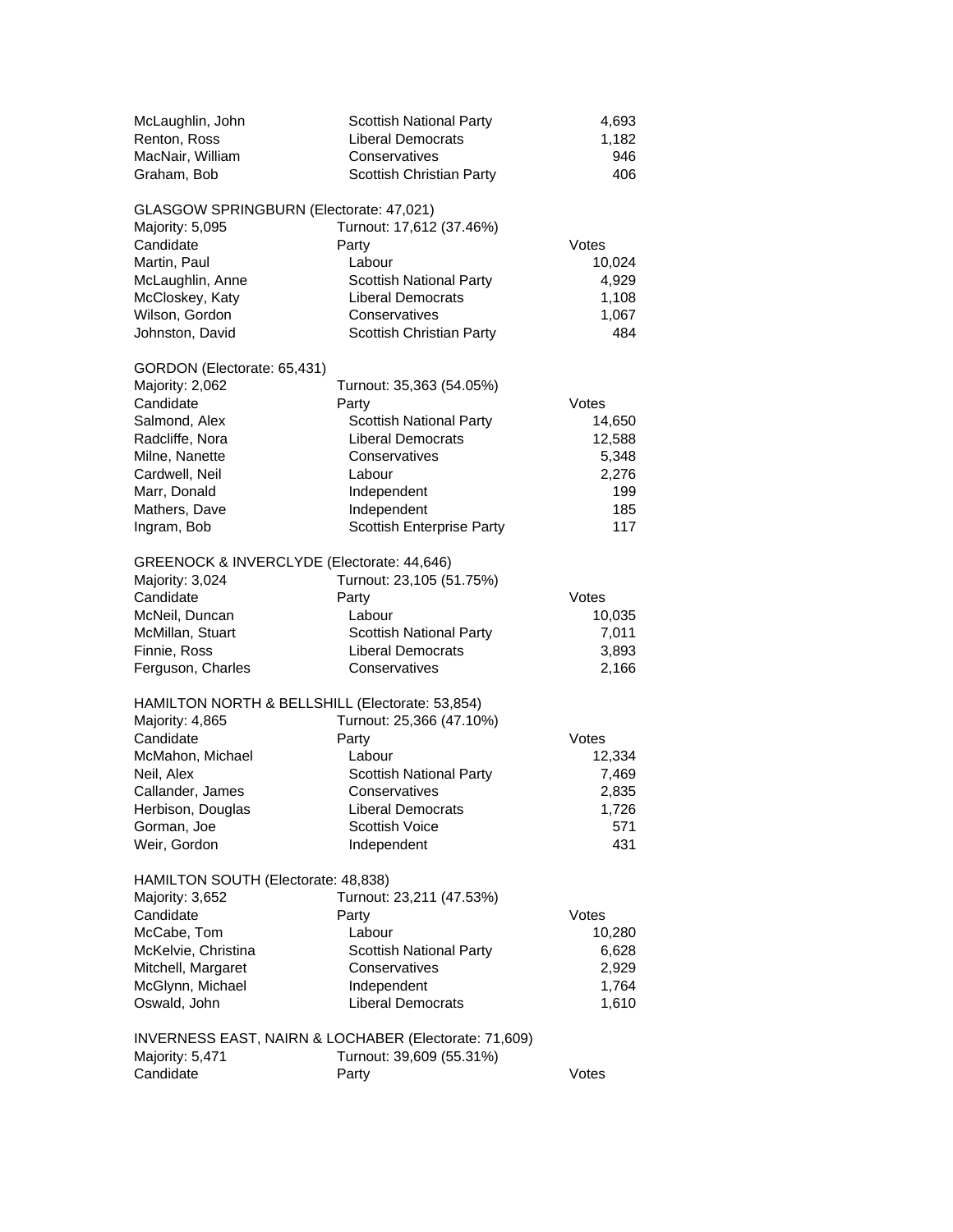| Ewing, Fergus<br>Harrow, Craig<br>Stewart, Linda<br>Halcro-Johnston, Jamie                                                                            | <b>Scottish National Party</b><br><b>Liberal Democrats</b><br>Labour<br>Conservatives                                                                    | 16,443<br>10,972<br>7,559<br>4,635                   |
|-------------------------------------------------------------------------------------------------------------------------------------------------------|----------------------------------------------------------------------------------------------------------------------------------------------------------|------------------------------------------------------|
| KILMARNOCK & LOUDOUN (Electorate: 60,753)<br>Majority: 1,342<br>Candidate<br>Coffey, Willie<br>Jamieson, Margaret<br>McAlpine, Janette<br>Aitken, Ron | Turnout: 33,435 (55.03%)<br>Party<br>Scottish National Party<br>Labour<br>Conservatives<br><b>Liberal Democrats</b>                                      | Votes<br>14,297<br>12,955<br>4,127<br>2,056          |
| KIRKCALDY (Electorate: 50,761)<br>Majority: 2,622<br>Candidate<br>Livingstone, Marilyn<br>Harvie, Chris<br>Soper, Alice<br>Potts, David               | Turnout: 24,195 (47.66%)<br>Party<br>Labour<br><b>Scottish National Party</b><br><b>Liberal Democrats</b><br>Conservatives                               | Votes<br>10,627<br>8,005<br>3,361<br>2,202           |
| LINLITHGOW (Electorate: 56,175)<br>Majority: 1,150<br>Candidate<br>Mulligan, Mary<br>Hyslop, Fiona<br>Cameron, Donald<br>Oliver, Martin               | Turnout: 29,637 (52.76%)<br>Party<br>Labour<br><b>Scottish National Party</b><br>Conservatives<br><b>Liberal Democrats</b>                               | Votes<br>12,715<br>11,565<br>3,125<br>2,232          |
| LIVINGSTON (Electorate: 66,348)<br>Majority: 870<br>Candidate<br>Constance, Angela<br>Muldoon, Bristow<br>Walker, Ernie<br>Brown, David<br>Bell, Evan | Turnout: 33,224 (50.08%)<br>Party<br>Scottish National Party<br>Labour<br>Action to Save St John's Hospital<br>Conservatives<br><b>Liberal Democrats</b> | Votes<br>13,159<br>12,289<br>2,814<br>2,804<br>2,158 |
| MIDLOTHIAN (Electorate: 48,395)<br>Majority: 1,702<br>Candidate<br>Brankin, Rhona<br>Beattie, Colin<br>Laird, Ross<br>Lewis, PJ<br>McCleery, George   | Turnout: 25,111 (51.89%)<br>Party<br>Labour<br><b>Scottish National Party</b><br><b>Liberal Democrats</b><br>Conservatives<br><b>Had Enough Party</b>    | Votes<br>10,671<br>8,969<br>2,704<br>2,269<br>498    |
| MORAY (Electorate: 60,959)<br>Majority: 7,924<br>Candidate<br>Lochhead, Richard<br>Scanlon, Mary<br>Butcher, Lee<br>Rommel, Dominique                 | Turnout: 30,274 (49.66%)<br>Party<br><b>Scottish National Party</b><br>Conservatives<br>Labour<br><b>Liberal Democrats</b>                               | Votes<br>15,045<br>7,121<br>4,580<br>3,528           |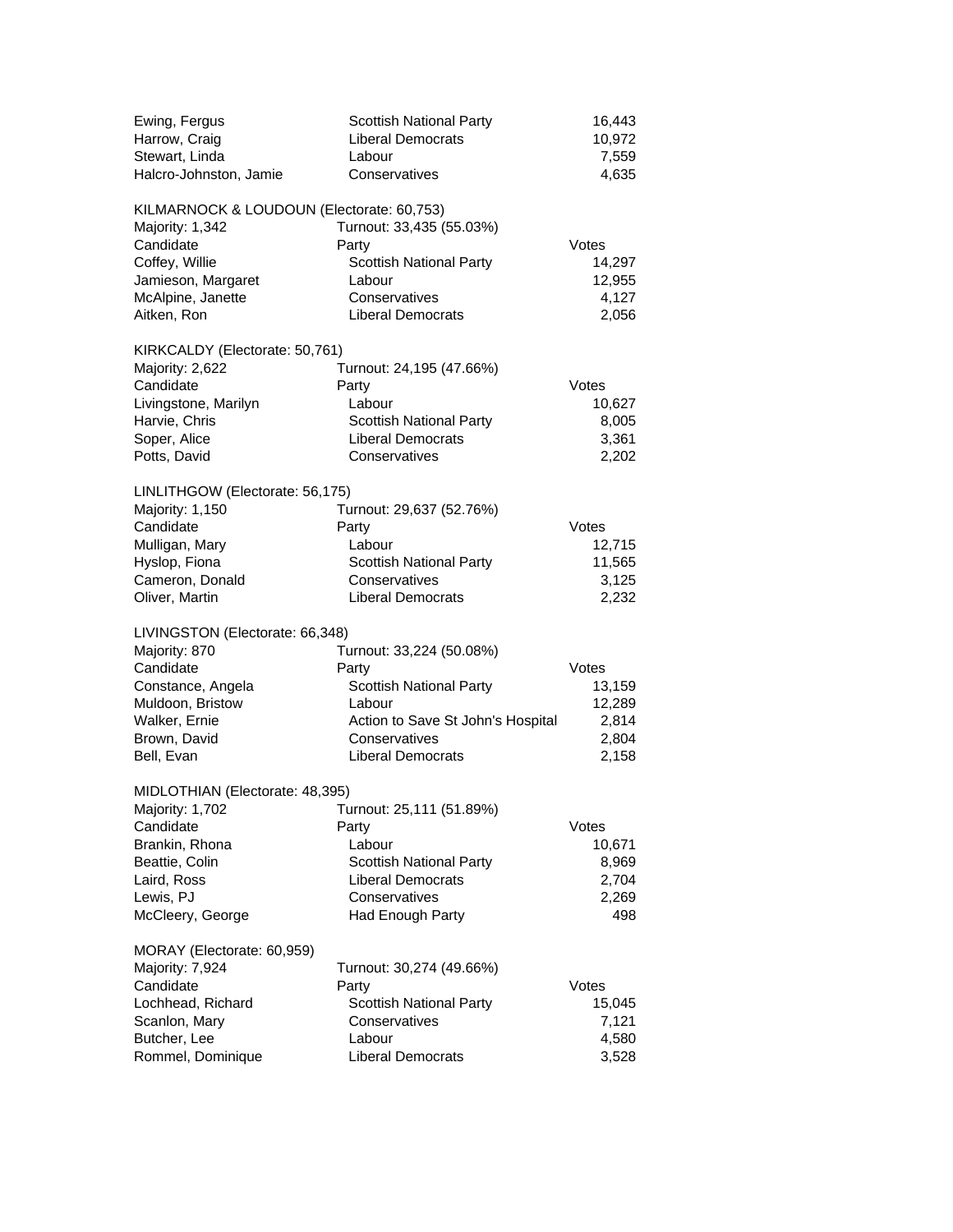| MOTHERWELL & WISHAW (Electorate: 53,875) |                                     |        |
|------------------------------------------|-------------------------------------|--------|
| Majority: 5,938                          | Turnout: 26,150 (48.54%)            |        |
| Candidate                                | Party                               | Votes  |
| McConnell, Jack                          | Labour                              | 12,574 |
| Fellows, Marion                          | <b>Scottish National Party</b>      | 6,636  |
|                                          | Conservatives                       |        |
| Huddleston, Diane                        |                                     | 1,990  |
| Swinburne, John                          | Scottish Senior Citizens Unity Part | 1,702  |
| Douglas, Stuart                          | Liberal Democrats                   | 1,570  |
| Selfridge, Tom                           | Scottish Christian Party            | 1,491  |
| Leat, Richard                            | <b>Anti-Trident Party</b>           | 187    |
|                                          |                                     |        |
| OCHIL (Electorate: 58,104)               |                                     |        |
| Majority: 490                            | Turnout: 31,553 (54.30%)            |        |
| Candidate                                | Party                               | Votes  |
| Brown, Keith                             | <b>Scottish National Party</b>      | 12,147 |
| Fearon, Brian                            | Labour                              | 11,657 |
| Murray, George                           | Conservatives                       | 4,284  |
| Caddell, Lorraine                        | <b>Liberal Democrats</b>            | 3,465  |
|                                          |                                     |        |
| ORKNEY (Electorate: 16,195)              |                                     |        |
| Majority: 2,476                          | Turnout: 8,653 (53.43%)             |        |
| Candidate                                | Party                               | Votes  |
| McArthur, Liam                           | <b>Liberal Democrats</b>            | 4,113  |
| Mowat, John                              | <b>Scottish National Party</b>      | 1,637  |
| Gardiner, Helen                          | Conservatives                       | 1,632  |
| MacDonald, lain                          | Labour                              | 1,134  |
| Johnson, Barrie                          | Independent                         | 137    |
|                                          |                                     |        |
| PAISLEY NORTH (Electorate: 44,081)       |                                     |        |
| Majority: 5,113                          | Turnout: 23,206 (52.64%)            |        |
| Candidate                                | Party                               | Votes  |
| Alexander, Wendy                         | Labour                              | 12,111 |
| Doig, Andy                               | <b>Scottish National Party</b>      | 6,998  |
| MacAskill, Malcolm                       | Conservatives                       | 1,721  |
| McGarrigle, Angela                       | <b>Liberal Democrats</b>            | 1,570  |
| Hogg, lain                               | <b>Scottish Socialist Party</b>     | 525    |
| Plott, John                              | Independent                         | 281    |
|                                          |                                     |        |
| PAISLEY SOUTH (Electorate: 49,175)       |                                     |        |
| Majority: 4,230 Turnout: 25,527 (51.91%) |                                     |        |
| Candidate                                | Party                               | Votes  |
| Henry, Hugh                              | Labour                              | 12,123 |
| McLeod, Fiona                            | <b>Scottish National Party</b>      | 7,893  |
| McCartin, Eileen                         | <b>Liberal Democrats</b>            | 3,434  |
| Begg, Tom                                | Conservatives                       | 2,077  |
|                                          |                                     |        |
| PERTH (Electorate: 62,220)               |                                     |        |
| Majority: 2,495                          | Turnout: 34,862 (56.03%)            |        |
| Candidate                                | Party                               | Votes  |
| Cunningham, Roseanna                     | <b>Scottish National Party</b>      | 13,751 |
| Smith, Liz                               | Conservatives                       | 11,256 |
| Barrett, Peter                           | <b>Liberal Democrats</b>            | 4,767  |
| Maughan, Doug                            | Labour                              | 4,513  |
|                                          |                                     |        |
| Fairlie, Jim                             | Free Scotland Party                 | 575    |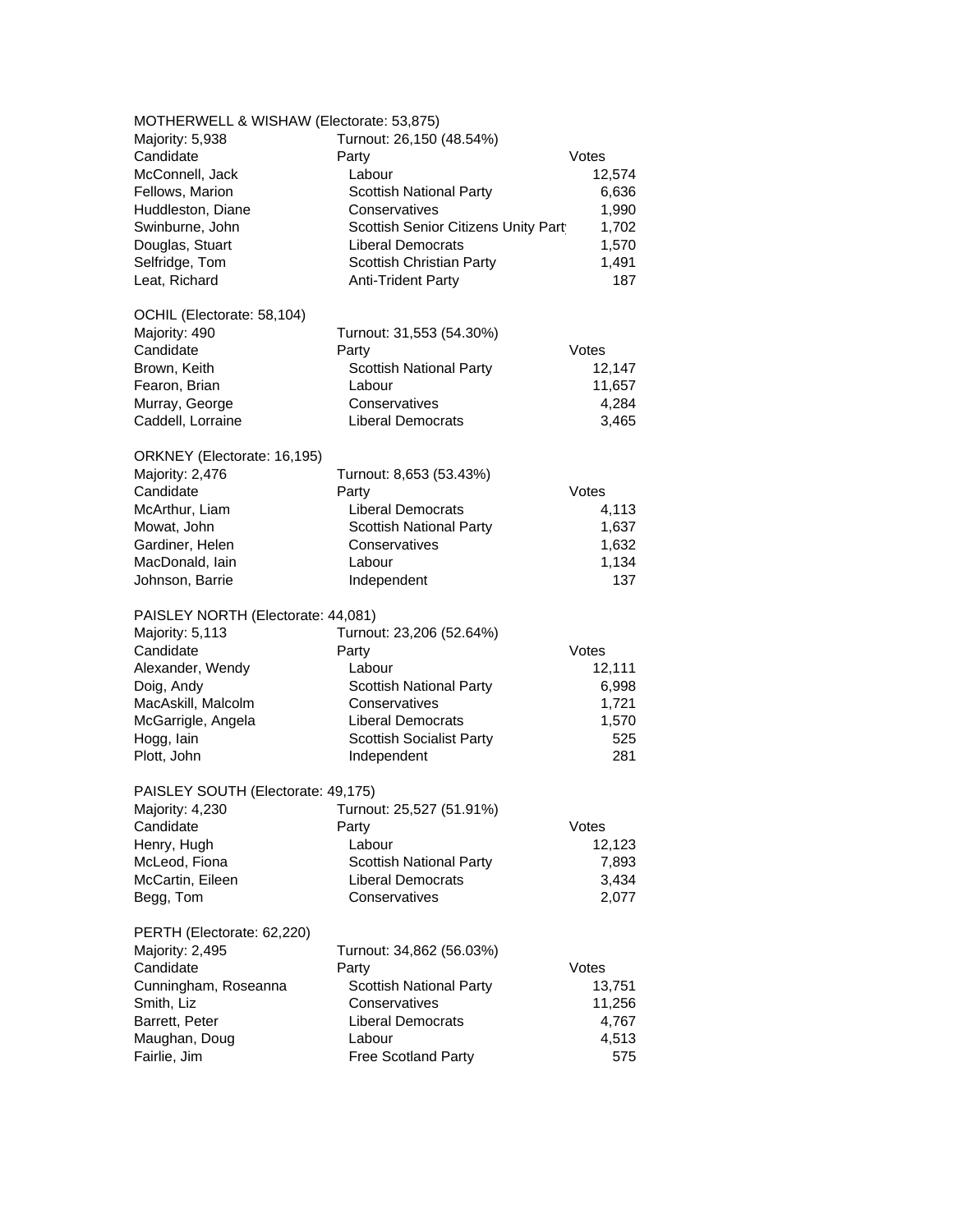| RENFREWSHIRE WEST (Electorate: 50,787)           |                                |        |
|--------------------------------------------------|--------------------------------|--------|
| Majority: 2,178                                  | Turnout: 29,129 (57.36%)       |        |
| Candidate                                        | Party                          | Votes  |
|                                                  |                                |        |
| Godman, Trish                                    | Labour                         | 10,467 |
| Goldie, Annabel                                  | Conservatives                  | 8,289  |
| Wilson, Bill                                     | Scottish National Party        | 8,167  |
| Hutton, Simon                                    | <b>Liberal Democrats</b>       | 2,206  |
| ROSS, SKYE & INVERNESS WEST (Electorate: 59,237) |                                |        |
| Majority: 3,486                                  | Turnout: 31,719 (53.55%)       |        |
| Candidate                                        |                                | Votes  |
|                                                  | Party                          |        |
| Munro, John Farquhar                             | Liberal Democrats              | 13,501 |
| Thompson, Dave                                   | <b>Scottish National Party</b> | 10,015 |
| Macmillan, Maureen                               | Labour                         | 4,789  |
| Hodgson, John                                    | Conservatives                  | 3,122  |
| Brodie, lain                                     | Scottish Enterprise Party      | 292    |
| ROXBURGH & BERWICKSHIRE (Electorate: 47,862)     |                                |        |
| Majority: 1,985                                  | Turnout: 25,680 (53.65%)       |        |
| Candidate                                        | Party                          | Votes  |
|                                                  | Conservatives                  |        |
| Lamont, John                                     |                                | 10,556 |
| Robson, Euan                                     | <b>Liberal Democrats</b>       | 8,571  |
| Orr, Aileen                                      | <b>Scottish National Party</b> | 4,127  |
| Lockhart, Mary                                   | Labour                         | 2,108  |
| Rae, Jesse                                       | No Description                 | 318    |
| SHETLAND (Electorate: 17,108)                    |                                |        |
| Majority: 4,909                                  | Turnout: 9,795 (57.3%)         |        |
| Candidate                                        | Party                          | Votes  |
| Scott, Tavish                                    | <b>Liberal Democrats</b>       | 6,531  |
| Simpson, Val                                     | <b>Scottish National Party</b> | 1,622  |
|                                                  |                                |        |
| Jones, Mark                                      | Conservatives                  | 972    |
| Burnett, Scott                                   | Labour                         | 670    |
| STIRLING (Electorate: 52,864)                    |                                |        |
| Majority: 620                                    | Turnout: 32,625 (61.71%)       |        |
| Candidate                                        | Party                          | Votes  |
| Crawford, Bruce                                  | <b>Scottish National Party</b> | 10,447 |
| Jackson, Sylvia                                  | Labour                         | 9,827  |
| Dalrymple, Bob                                   | Conservatives                  | 8,081  |
| Cole-Hamilton, Alex                              | <b>Liberal Democrats</b>       | 3,693  |
| Law, Liz                                         | Peace Party                    | 577    |
|                                                  |                                |        |
| STRATHKELVIN & BEARSDEN (Electorate: 60,389)     |                                |        |
| Majority: 3,388                                  | Turnout: 36,595 (60.60%)       |        |
| Candidate                                        | Party                          | Votes  |
| Whitton, David                                   | Labour                         | 11,396 |
| Easton, Robin                                    | <b>Scottish National Party</b> | 8,008  |
| Turner, Jean                                     | Independent                    | 6,742  |
| Fraser, Stephanie                                | Conservatives                  | 5,178  |
| McInnes, Cathy                                   | <b>Liberal Democrats</b>       | 4,658  |
|                                                  |                                |        |
| Handyside, Bob                                   | Scottish Christian Party       | 613    |
| TAYSIDE NORTH (Electorate: 62,133)               |                                |        |

Majority: 7,584 Turnout: 35,396 (56.97%)